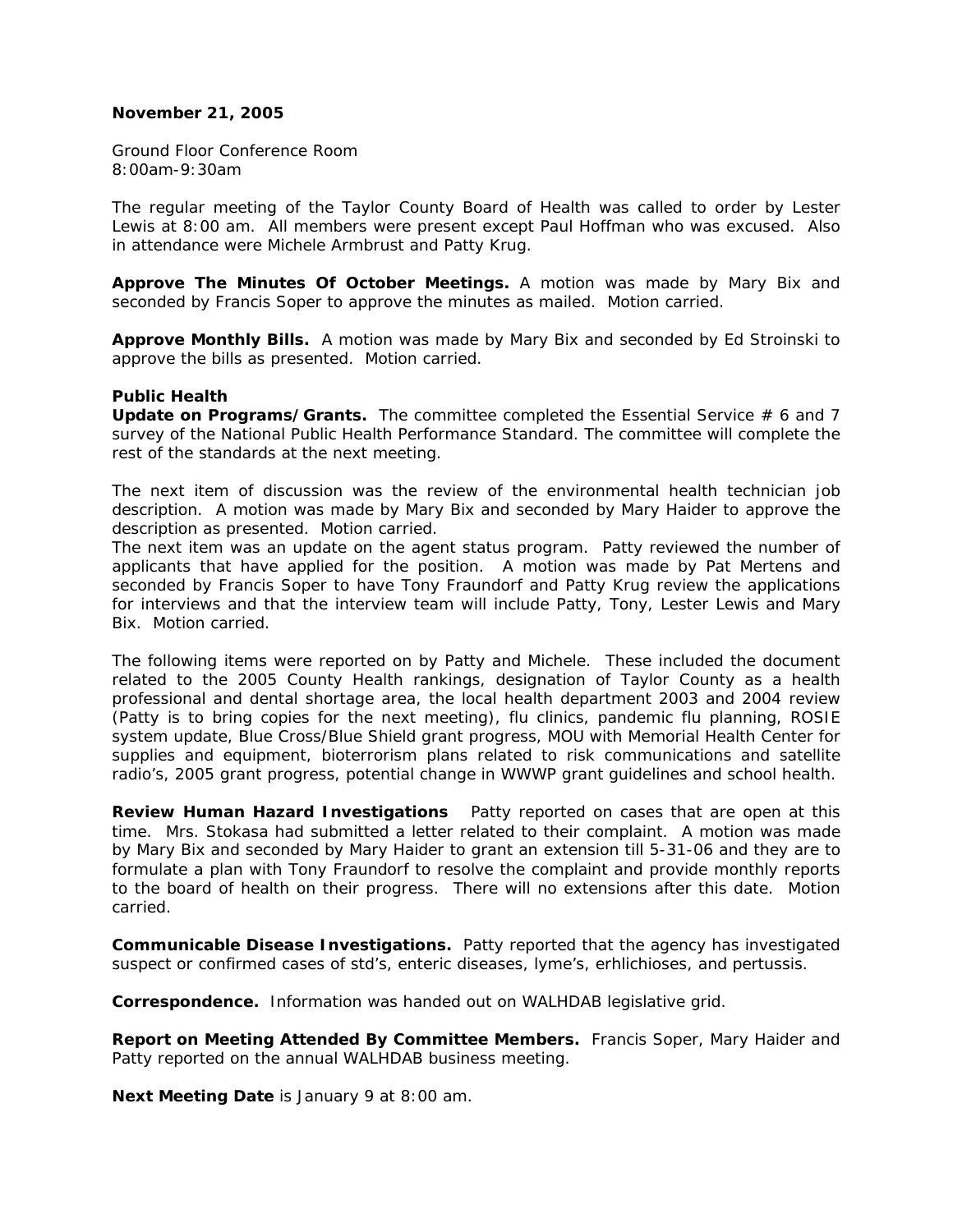**Adjournment.** With no further business on hand, a motion was made by Mary Bix and seconded by Mertens to adjourn the meeting at 9:30 am. Motion carried.

Respectfully submitted,

Patricia M. Krug, RN Director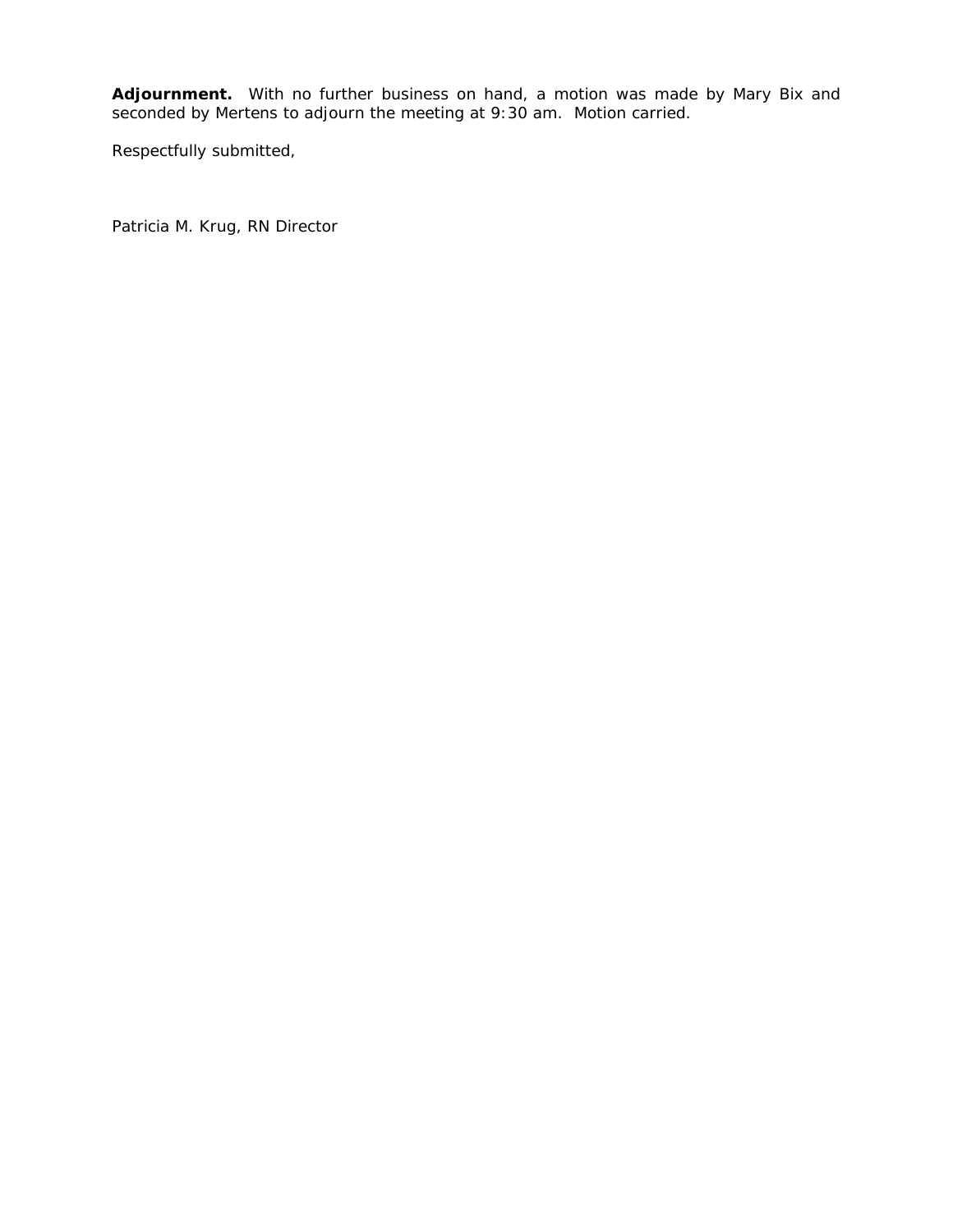## **October 18, 2005**

Ground Floor Conference Room 6:00pm-7:00pm

The meeting of the Taylor County Board of Health was called to order by Lester Lewis at 6:00 pm for the purpose of a public hearing for input related to the proposed Taylor County ordinance 5.40 through 5.52, Lodging, Recreation and Food Protection. All members were present. Also in attendance were Michele Armbrust and Patty Krug.

There was no public input provided during this meeting. The meeting ended at 7:00 pm.

Respectfully submitted,

Patricia M. Krug, RN Director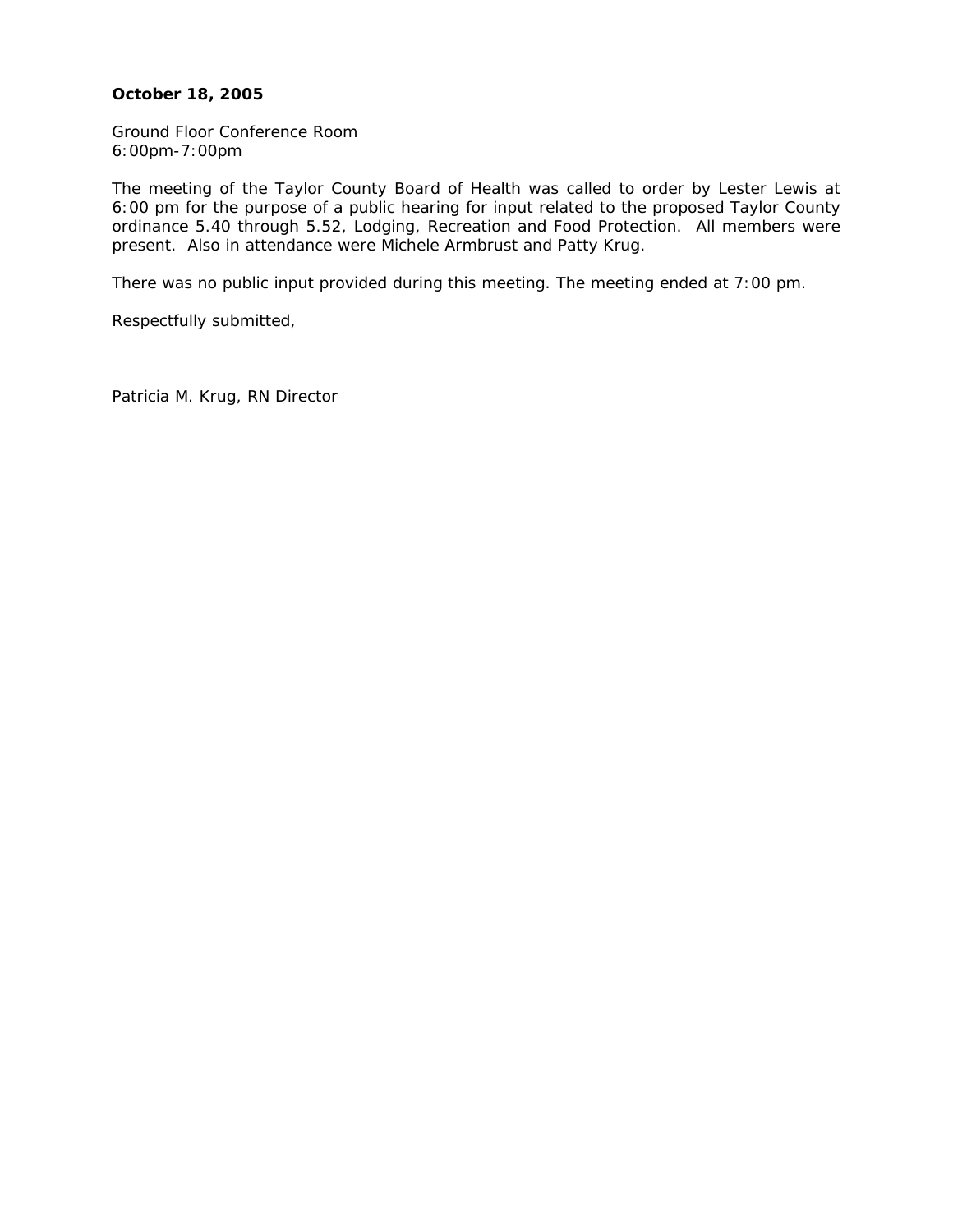## **October 18, 2005**

Ground Floor Conference Room 5:00pm-6:00pm

The regular meeting of the Taylor County Board of Health was called to order by Lester Lewis at 5:00 pm. All members were present. Also in attendance were Michele Armbrust and Patty Krug.

**Approve The Minutes** Of September Meeting. A motion was made by Mary Bix and seconded by Pat Mertens to approve the minutes as mailed. Motion carried.

**Approve Monthly Bills.** A motion was made by Dr. Meyer and seconded by Francis Soper to approve the bills as presented. Motion carried.

### **Public Health**

**Update on Programs/Grants.** The committee completed the Essential Service # 5 survey of the National Public Health Performance Standard. The committee will complete #6 and 7 at next months meeting.

The next item of discussion was the amended proposed Taylor County ordinance 5.40 through 5.52, Lodging, Recreation and Food Protection. Patty informed the committee that some changes had been made based on the recommendations of the Wisconsin DHFS attorney. She informed the committee of those changes. A motion was made by Mary Bix and seconded by Pat Mertens to approve the amended ordinance. Motion carried.

Patty informed the committee of the expansion of ambulance service in the Rib Lake area for portions of Taylor County. The information request was made by Ron Bohn from the ambulance service per Corporation Counsel that the committees be informed of this decision.

The following items were reported on by Patty and Michele. These included school health, the tabletop exercise that were held in September and October, ROSIE conversion for WIC, BC/BS grants, 2006 grant negotiations, risk communication training, flu vaccine issues, current investigation related to complaints about an unlicensed person providing tattooing and body piercing.

**Review Human Hazard Investigations.** Patty reported on cases that are open at this time.

**Communicable Disease Investigations.** Patty reported that the agency has investigated suspect or confirmed cases of std's, enteric diseases, lyme's, erhlichioses, cryptosporidium, pertussis and rabies.

**Correspondence.** Information was handed out on WALHDAB annual meeting notice and the current legislative agenda.

**Report on Meeting Attended By Committee Members.** None reported.

**Next Meeting Date** is November 21 at 8:00 am.

**Adjournment.** With no further business on hand, a motion was made by Mary Bix and seconded by Pat Mertens to adjourn the meeting at 6:00 pm. Motion carried.

Respectfully submitted,

Patricia M. Krug, RN Director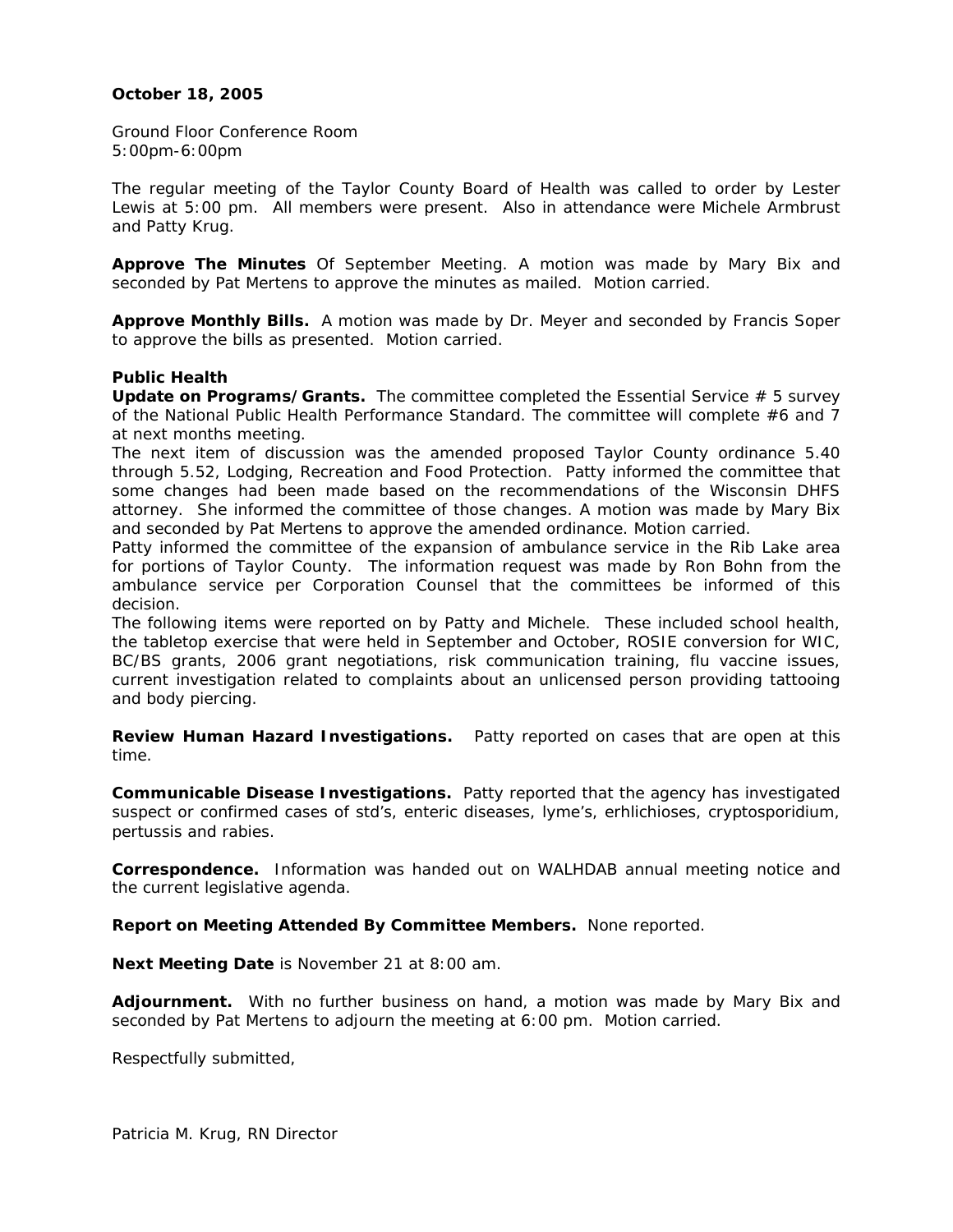### **September 19, 2005**

Ground Floor Conference Room 8:00am-9:30am

The regular meeting of the Taylor County Board of Health was called to order by Lester Lewis at 8:00 am. All members were present. Also in attendance were Michele Armbrust, Luke Klink, Amy Pfaff and Patty Krug.

**Approve The Minutes Of August Meeting.** A motion was made by Ed Stroinski and seconded by Pat Mertens to approve the minutes as mailed. Motion carried.

**Approve Monthly Bills.** A motion was made by Mary Bix and seconded by Francis Soper to approve the bills as presented. Motion carried.

### **Public Health**

**Update on Programs/Grants.** The committee completed the Essential Service # 3 and 4 survey of the National Public Health Performance Standard. The committee will complete #5 at next months meeting.

The next item of discussion was proposed Taylor County ordinance 5.40 through 5.52, Lodging, Recreation and Food Protection. A motion was made by Mary Bix and seconded by Pat Mertens to approve the ordinance and schedule a public hearing to coincide with the October board of health meeting. Discussion ensued. Motion carried.

The following items were reported on by Patty and Michele. These included school health, the multihazard training for schools, tabletop exercise scheduled for September  $27<sup>th</sup>$ , ROSIE training for WIC, BC/BS grants, MARPHLI state and local project, 2006 grant negotiations, coordinating with schools to obtain varicella vaccine or disease for compliance with this years school immunizations, risk communication for staff, state preparedness conference, Incident Command vests for Rib Lake Fire Department, flu vaccine and health fair for Phillips Plastics.

**Review Human Hazard Investigations** Patty reported on cases that are open at this time.

**Communicable Disease Investigations.** Patty reported that the agency has investigated suspect or confirmed cases of std's, enteric diseases, lyme's, erhlichioses, cryptosporidium, pertussis and rabies.

**Correspondence.** Information was handed out on WALHDAB annual meeting notice and SB 202.

**Report on Meeting Attended By Committee Members.** None reported.

**2006 Proposed Taylor County Health Department Budget.** A motion was made by Dr. Meyer and seconded by Pat Mertens to approve the budget as submitted and forward it to the budget review committee. Motion carried.

**Next Meeting Date** is October 18 at 5:00 pm with the public hearing at 6 pm for the proposed ordinance Taylor County Code 5.40-5.52.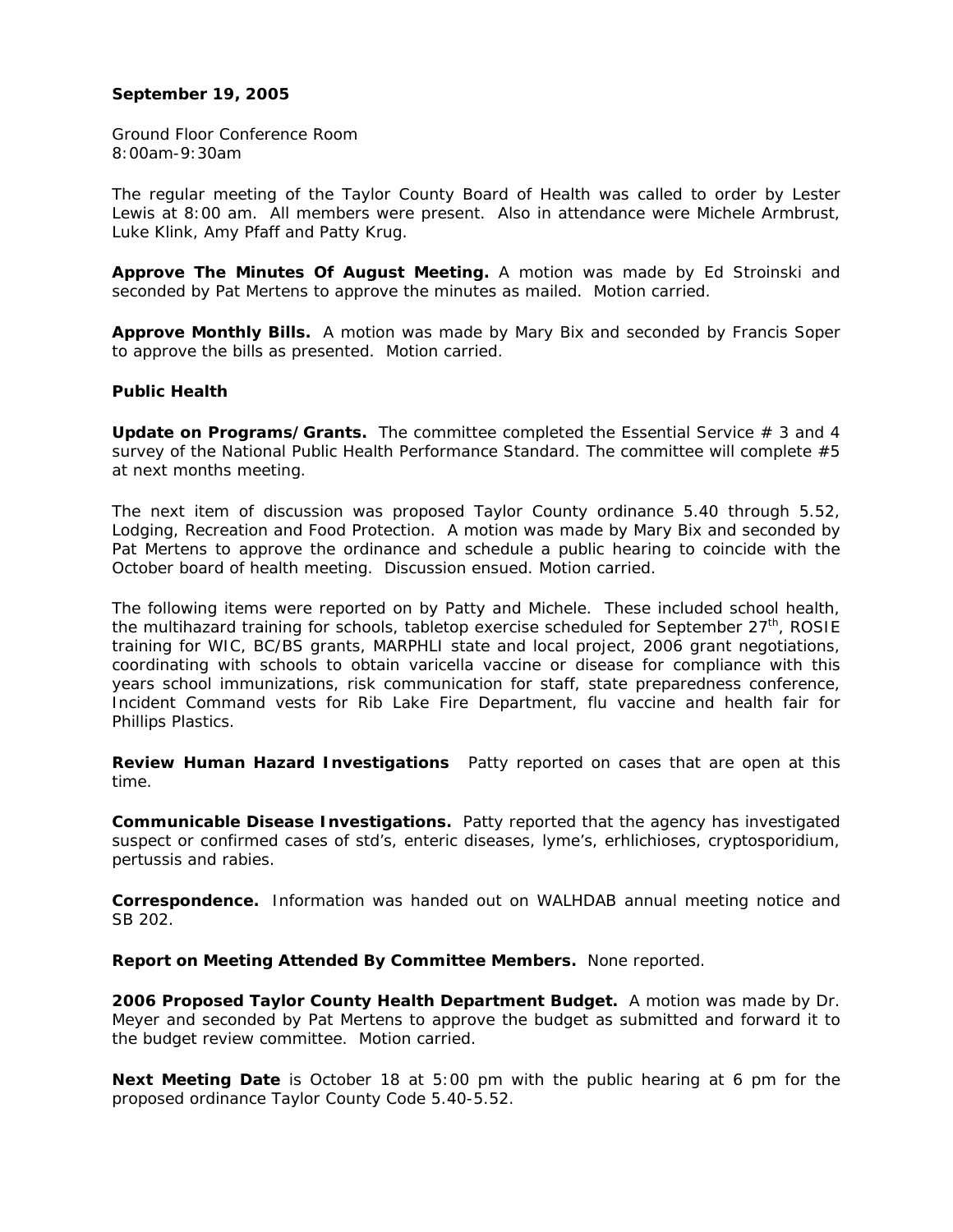**Adjournment.** With no further business on hand, a motion was made by Mary Bix and seconded by Paul Hoffman to adjourn the meeting at 9:30 am. Motion carried.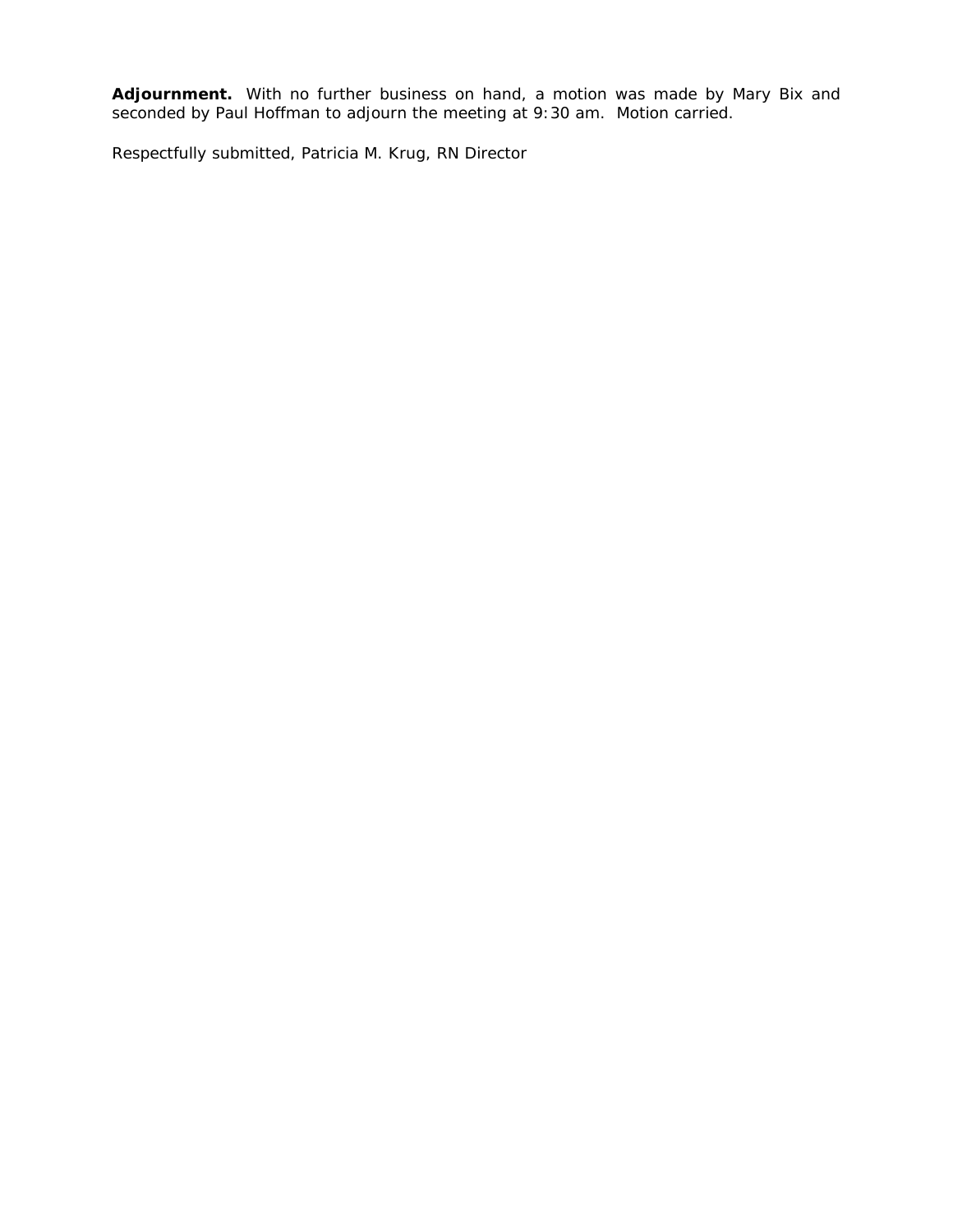## **August 8, 2005**

Ground Floor Conference Room 8:00am-9:00am

The regular meeting of the Taylor County Board of Health was called to order by Lester Lewis at 8:00 am. All members were present. Also in attendance were Michele Armbrust, and Patty Krug.

**Approve The Minutes Of July Meeting.** A motion was made by Mary Bix and seconded by Pat Mertens to approve the minutes as mailed. Motion carried.

**Approve Monthly Bills.** A motion was made by Mary Bix and seconded by Paul Hoffman to approve the bills as presented. Motion carried.

### **Public Health**

**Update on Programs/Grants.** The committee completed the Essential Service # 2 survey of the National Public Health Performance Standard. The committee will complete #3 and 4 at next months meeting.

The next item of discussion was agent status for Taylor County Health Department. Discussion ensued. A motion was made by Dr. Meyer and seconded by Paul Hoffman to proceed with agent status for the health department and the program will be a self funded program with no support of tax levy dollars. Motion carried.

Patty reported on the flu pandemic and mass clinic plans. She reported on the coordination with emergency management for the multi-hazard training for schools class that will be held in Medford. She gave an update on the BC/BS grant and the intent to apply for a planning grant for 2006 to complete the community health needs assessment utilizing the National Public Health Performance Standards. She reported on the current figures predicted for 2006 grant funding. She reported on the ROSIE training for WIC staff. She reported on the potential foodborne illness outbreak.

**Review Human Hazard Investigations** Patty reported on cases that are open at this time.

**Communicable Disease Investigations.** Patty reported that the agency has investigated suspect or confirmed cases of std's, enteric diseases, lyme's, erhlichioses, and rabies.

**Correspondence.** None received to review.

**Report on Meeting Attended By Committee Members.** None reported.

**Next Meeting Date** is September 19 at 8:00 am.

**Adjournment.** With no further business on hand, a motion was made by Mary Bix and seconded by Mary Haider to adjourn the meeting at 9:00 am. Motion carried.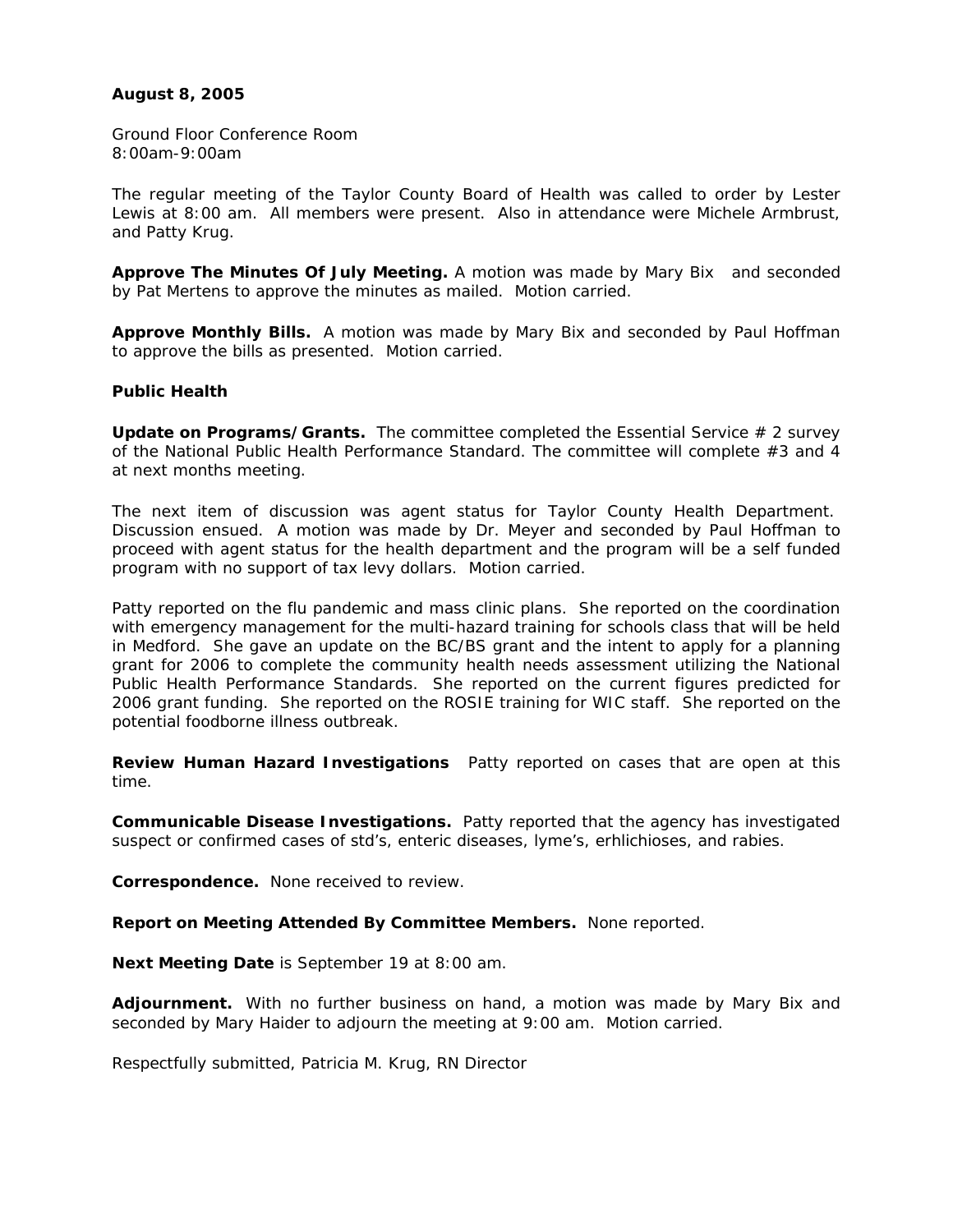## **July 12, 2005**

Ground Floor Conference Room 8:00am-9:40am

The regular meeting of the Taylor County Board of Health was called to order by Lester Lewis at 8:00 am. All members were present except Mary Haider who came later. Also in attendance were Michele Armbrust, Luke Klink, and Patty Krug.

**Approve The Minutes Of June Meeting.** A motion was made by Mary Bix and seconded by Ed Stroinski to approve the minutes as mailed. Motion carried.

**Approve Monthly Bills.** A motion was made by Mary Bix and seconded by Pat Mertens to approve the bills as presented. Motion carried.

The next item was the printer bids. A motion was made by Mary Bix and seconded by Pat Mertens to approve the purchase of an HP 2420dn for \$899. Motion carried.

### **Public Health**

**Update on Programs/Grants.** The committee reviewed documents related to the health status of Taylor County. The committee began the process for completing the National Public Health Performance Standard. The committee completed the Essential Service #1 survey. Patty informed the committee of the state reimbursement for influenza vaccine. The next item of business was the two proposed ordinances. The committee reviewed the memo from the DA and was informed of the Law Enforcement committee recommendation and approval.

A motion was made by Dr. Meyer and seconded by Paul Hoffman to approve the Tattoo/Body Piercing ordinance as submitted and forward to the county board. Discussion ensued. Motion carried.

A motion was made by Mary Bix and seconded by Ed Stroinski to approve the Prevention of gifting/sales of tobacco products to minors and forward to the county board. Discussion ensued. Motion carried.

The next item of discussion was agent status for the county. Patty reviewed documents with the committee. The committee request Patty to bring further information to the committee at next month's meeting for discussion on designating Taylor County Health Department as an agent.

Patty reviewed the progress with the BC/BS grant related to arsenic testing in well water. Patty informed the committee that this year the health department may participate in up to 4 implementation grants related to various topics. The agency was awarded a grant from the First Breath program to continue services for women up to 1 year postpartum who report smoking. Patty reviewed the midyear grant report for Taylor County.

She reviewed the HIPPA rules and delegation of authority to the Sheriff and Police Department to report animal bites. She reported on the multi-hazard training for schools. She reported on her participation on the bioterrorism committee to develop template objectives for next year. She reported on submitting the data for the National Public Health Profiles.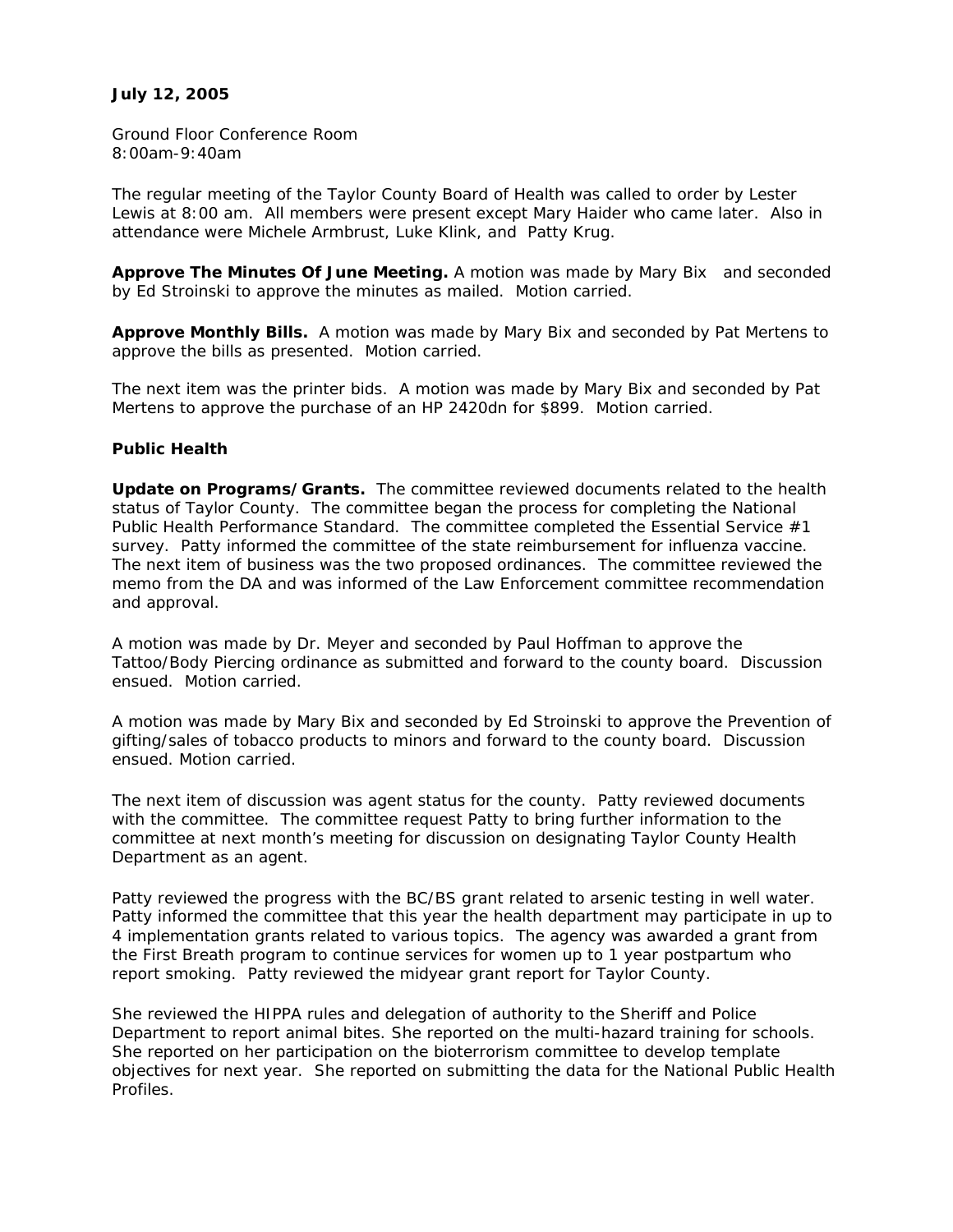**Review Human Hazard Investigations** Patty reported on cases that are open at this time. Discussion ensued related to the Rod Meyer complaint. A motion was made by Mary Haider and seconded by Mary Bix to forward a citation due to noncompliance. There were 7-yes and 1-no (Paul Hoffman). Motion carried.

**Communicable Disease Investigations.** Patty reported that the agency has investigated suspect or confirmed cases of std's, hepatitis A, enteric diseases, erhlichioses, Hepatitis C, pertussis and rabies.

**Correspondence.** Patty reviewed the letter from Craig Meade, Perry Messman, Mary Williams, and Jim Seidel.

**Report on Meeting Attended By Committee Members.** Patty informed the committee of the WALHDAB for July 21.

**Next Meeting Date** is August 8 at 8:00 am.

**Adjournment.** With no further business on hand, a motion was made by Mary Bix and seconded by Paul Hoffman to adjourn the meeting at 9:40 am. Motion carried.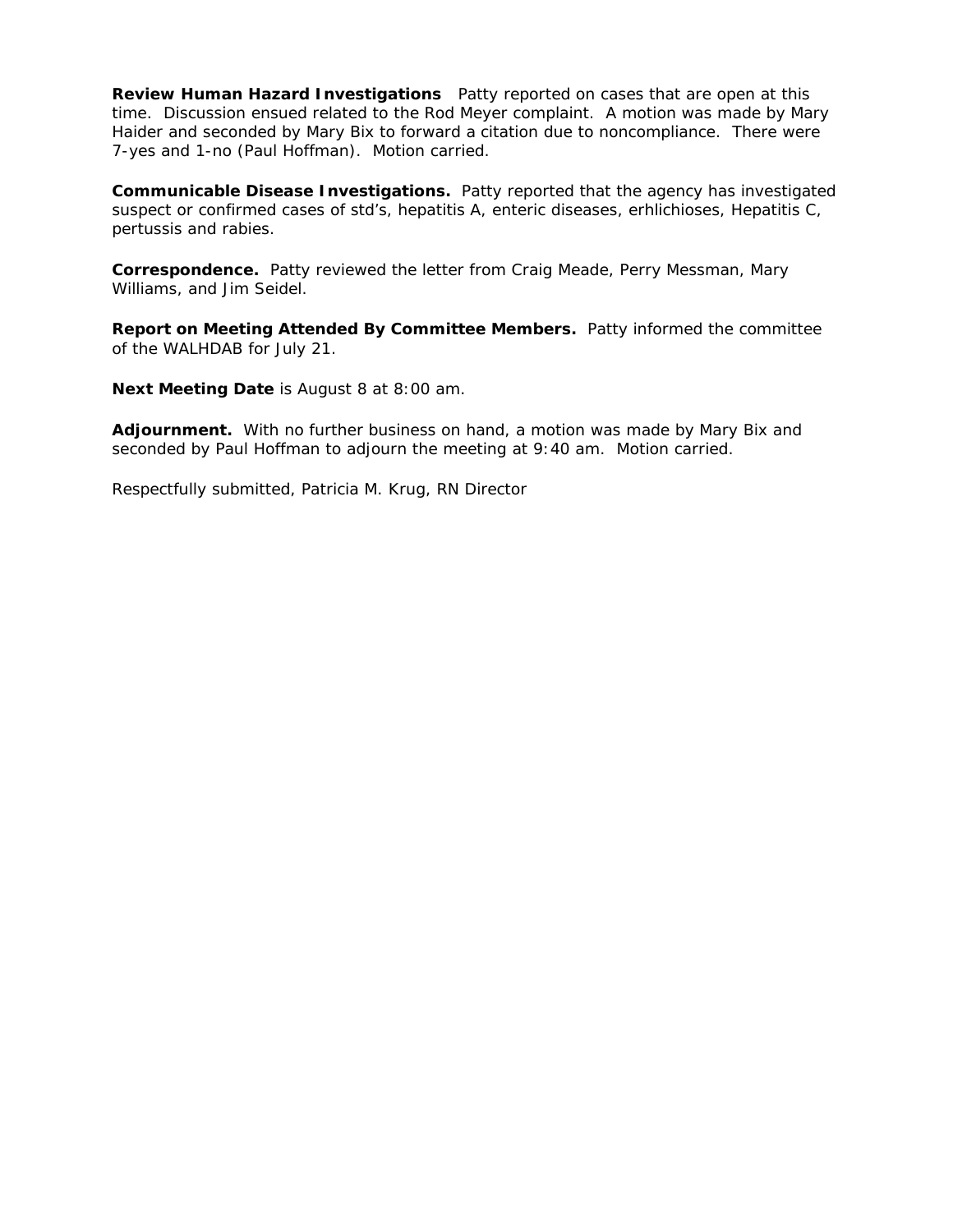### **June 13, 2005**

Ground Floor Conference Room 8:00am-9:30am

The regular meeting of the Taylor County Board of Health was called to order by Lester Lewis at 8:00 am. All members were present. Also in attendance was Patty Krug.

**Approve The Minutes Of May Meeting.** A motion was made by Mary Bix and seconded by Ed Stroinski to approve the minutes as mailed. Motion carried.

**Approve Monthly Bills.** A motion was made by Mary Bix and seconded by Pat Mertens to approve the bills as presented. Motion carried.

#### **Public Health**

**Update on Programs/Grants.** Patty updated the committee on the following items: National Public Health Performance Standards and incorporation into the Board of Health meetings, bike helmets that have been purchased and participation in bike safety classes, update on school health activites from Michele, MARPHLI team project, new breastfeeding books to be used in the agency and donation to libraries of current books, ROSIE training for WIC staff, BC/BS grant update, assistance to Medford schools for varicella vaccination information, discussion on meningococcal and new pertussis vaccine for middle school age children and older, WINS program initiation, and new computer for WIC nutritionist.

**Review Human Hazard Investigations** Patty reported on cases that are open at this time. Ed Stroinski presented a letter that had been sent to him related to his township and a potential human health hazard. Patty will contact the individual to inform them of the process related to complaints.

**Communicable Disease Investigations.** Patty reported that the agency has investigated suspect or confirmed cases of std's, hepatitis A, enteric diseases and rabies.

**Correspondence.** Patty reviewed the letter from Medford library, WALHDAB survey, and the NALBOH annual conference.

**Report on Meeting Attended By Committee Members.** Patty, Lester Lewis and Dr. Meyer reported on the annual conference they attended in Madison.

**Reclassification request for Bookkeeper/Secretary Position.** Patty presented the request for reclassification and the reasons for the request. A motion was made by Dr. Meyer and seconded by Pat Mertens to approve the request from Grade 9 to Grade 10. Motion carried.

**Next Meeting Date** is July 12 at 8:00 am.

**Adjournment.** With no further business on hand, a motion was made by Mary Bix and seconded by Pat Mertens to adjourn the meeting at 9:30 am. Motion carried.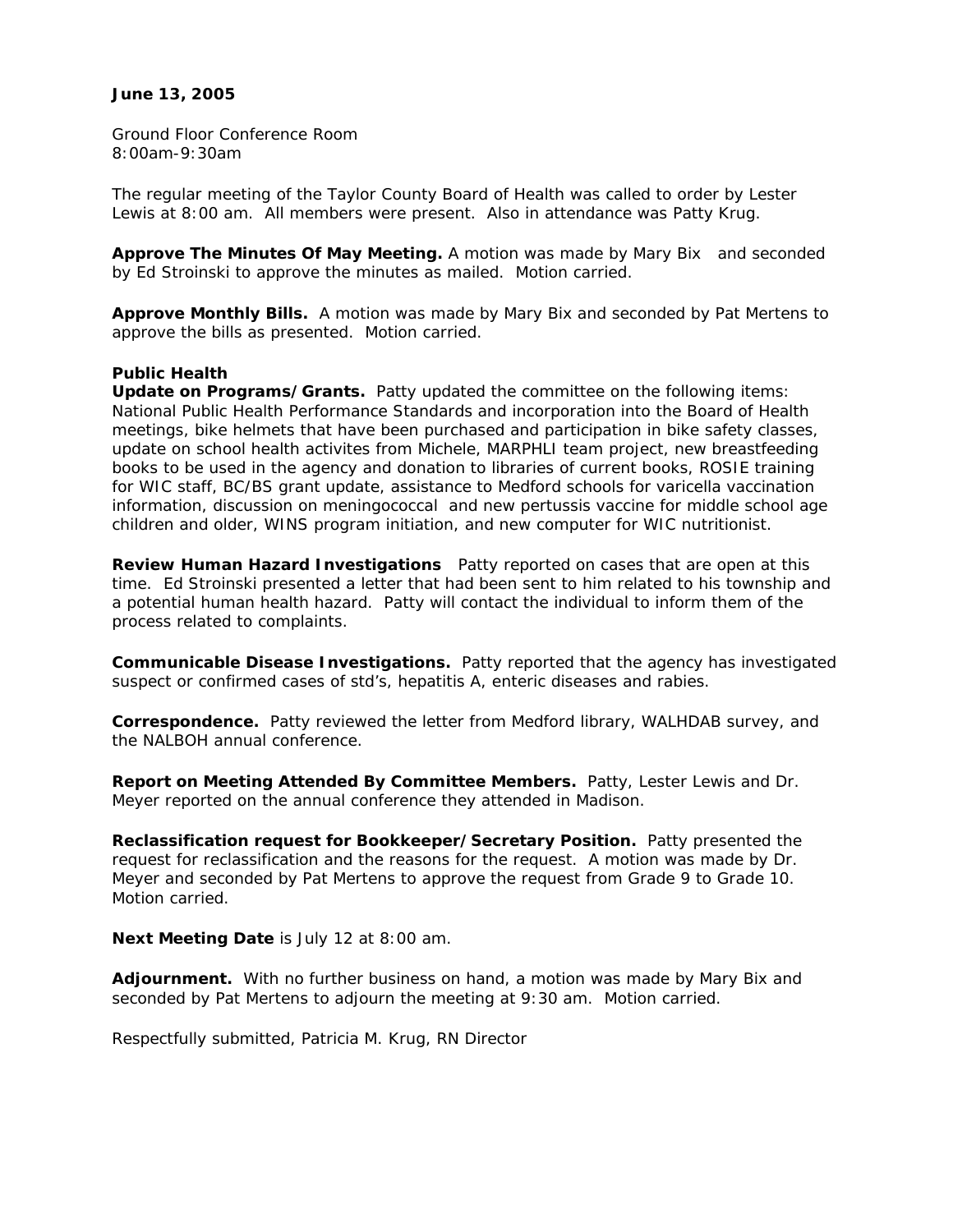### **May 9, 2005**

Ground Floor Conference Room 8:00am-8:50am

The regular meeting of the Taylor County Board of Health was called to order by Lester Lewis at 8:00 am. All members were present. Also in attendance were Luke Klink, Michele Armbrust and Patty Krug.

**Approve The Minutes Of April Meeting.** A motion was made by Pat Mertens and seconded by Mary Bix to approve the minutes as mailed. Motion carried.

**Approve Monthly Bills.** A motion was made by Mary Bix and seconded by Ed Stroinski to approve the bills as presented. Motion carried.

### **Public Health**

**Update on Programs/Grants.** Michele updated the committee on school nursing activities which included school wellness walking program, child safety and first aid classes, immunizations clinics and blood pressure screenings. Patty reported on child development days and BMI's, handout related to essential public health services, Flu Pandemic planning, Chapter 140 review and letter from the state regarding Level II health department, bike helmet classes, first breath grant proposal, gypsy moth spraying, BC/BS grant update, immunization review by northern regional office and bioterrorism grant.

**Review Human Hazard Investigations** Patty reported on cases that are open at this time. Patty reviewed her concern with the amount of cat bites this year.

**Communicable Disease Investigations.** Patty reported that the agency has investigated suspect or confirmed cases of std's, and rabies.

**Correspondence.** Patty provided the committee with a copy of response from WALHDAB president related to Secretary Nelson letter.

The next item was AB-728. Patty updated the committee on the bill. A motion was made by Mary Bix and seconded by Pat Mertens to send a letter requesting the portion related to public nuisance to be removed from the bill. Discussion ensued. The motion carried with 7 ayes and 1-no.

The next item was the resolutions from WALHDAB related to reproductive rights. A motion was made by Mary Bix and seconded by Dr. Meyer to remain neutral on resolutions public education and access to emergency contraception, and sexual and reproductive rights and to oppose minors seeking reproductive health care. Discussion ensued. Motion carried. The next items were AB 142 (SB 72), AB175 (SB75), and AB321 (SB138). Discussion ensued. No action was taken at this time.

**Report on Meeting Attended By Committee Members.** Patty reported on her MARPHLI classes in Indianapolis last month.

**Annual Joint Conference for WPHA/WAHLDAB.** It was noted that Patty, Michele, Dr. Meyer and Lester Lewis will be attending.

**Next Meeting Date** is June 13 at 8:00 am.

**Adjournment.** With no further business on hand, a motion was made by Mary Bix and seconded by Mary Haider to adjourn the meeting at 8:55 am. Motion carried.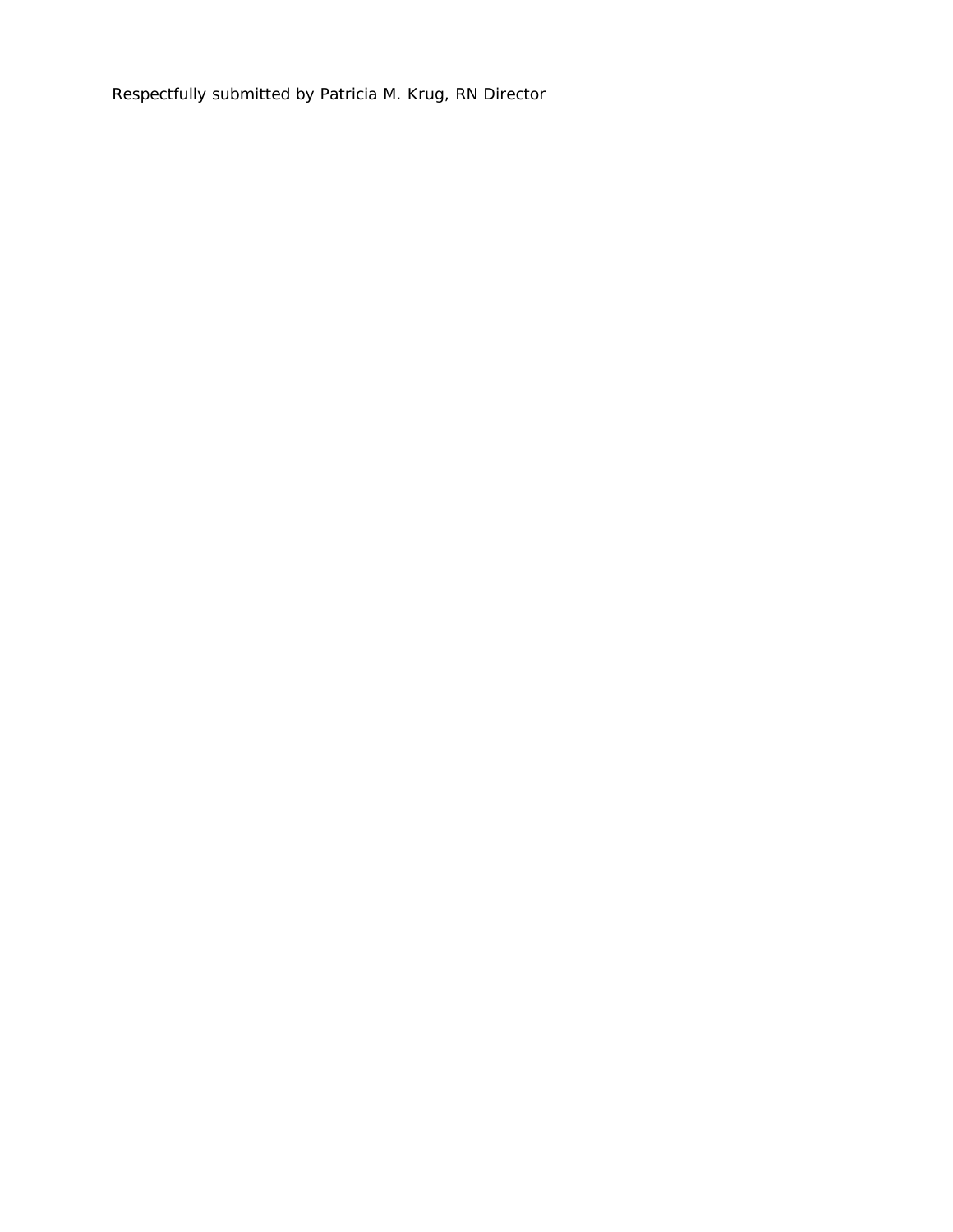# **April 15, 2005**

Ground Floor Conference Room 8:00am-8:50am

The regular meeting of the Taylor County Board of Health was called to order by Lester Lewis at 8:00 am. All members were present. Also in attendance were Michele Armbrust and Patty Krug.

**Approve The Minutes Of March Meeting.** A motion was made by Mary Bix and seconded by Pat Mertens to approve the minutes as mailed. Motion carried.

**Approve Monthly Bills.** A motion was made by Mary Bix and seconded by Ed Stroinski to approve the bills as presented. Motion carried.

### **Public Health**

**Update on Programs/Grants.** Michele updated the committee on school nursing activities which included development of school wellness walking program, immunizations and bike helmet programs.

Patty reported on the progress of gathering information for the Chapter 140 review that will be held after the meeting, prevention block grant dollars proposed cuts and additional letter asking us to contact our legislatures to ask them to support return of funding, HIPPA meeting with IS, MARPHLI training for next week in Indianapolis, flu pandemic planning date with hospital staff, and Mary Bix gave an update related to Human Services Board decision and WIMCR funding.

Patty discussed request for bike helmets by the general public and wanted to know if the board would support a joint effort with law enforcement to have bike safety classes and the availability of bike helmets for cost that could be purchased. A motion was made by Mary Bix and seconded by Francis Soper to support a program for bike safety and purchase of bike helmets by the public. Discussion ensued. Motion carried.

Patty reported on the arsenic well testing and biomonitoring issues for Taylor County. She reports that results should start coming in for all the counties involved in the BC/BS grant.

Patty requested approval of the Rib Lake School District contract for school nursing for the school calendar year 2006-2007. A motion was made by Mary Bix and seconded by Pat Mertens to approve the contract. Motion carried.

**Review Human Hazard Investigations** Patty reported on cases that are open at this time. Patty reported that the Stokosa's have contacted the health department and have committed to having their property noted in the complaint to be compliant with orders by November 30<sup>th</sup>, 2005. A motion was made by Mary Bix and seconded by Ed Stroinski to accept the deadline as proposed of November 30, 2005. Motion carried.

Patty updated the committee on additional trainings that Tony has been attending.

**Review of 2004 Year End Health Department Budget.** Patty provided the report noting expenses and revenues for year end 2004. A motion was made by Ed Stroinski and seconded by Mary Bix to accept the report. Motion carried.

**Communicable Disease Investigations.** Patty reported that the agency has investigated suspect or confirmed cases of std's, and rabies.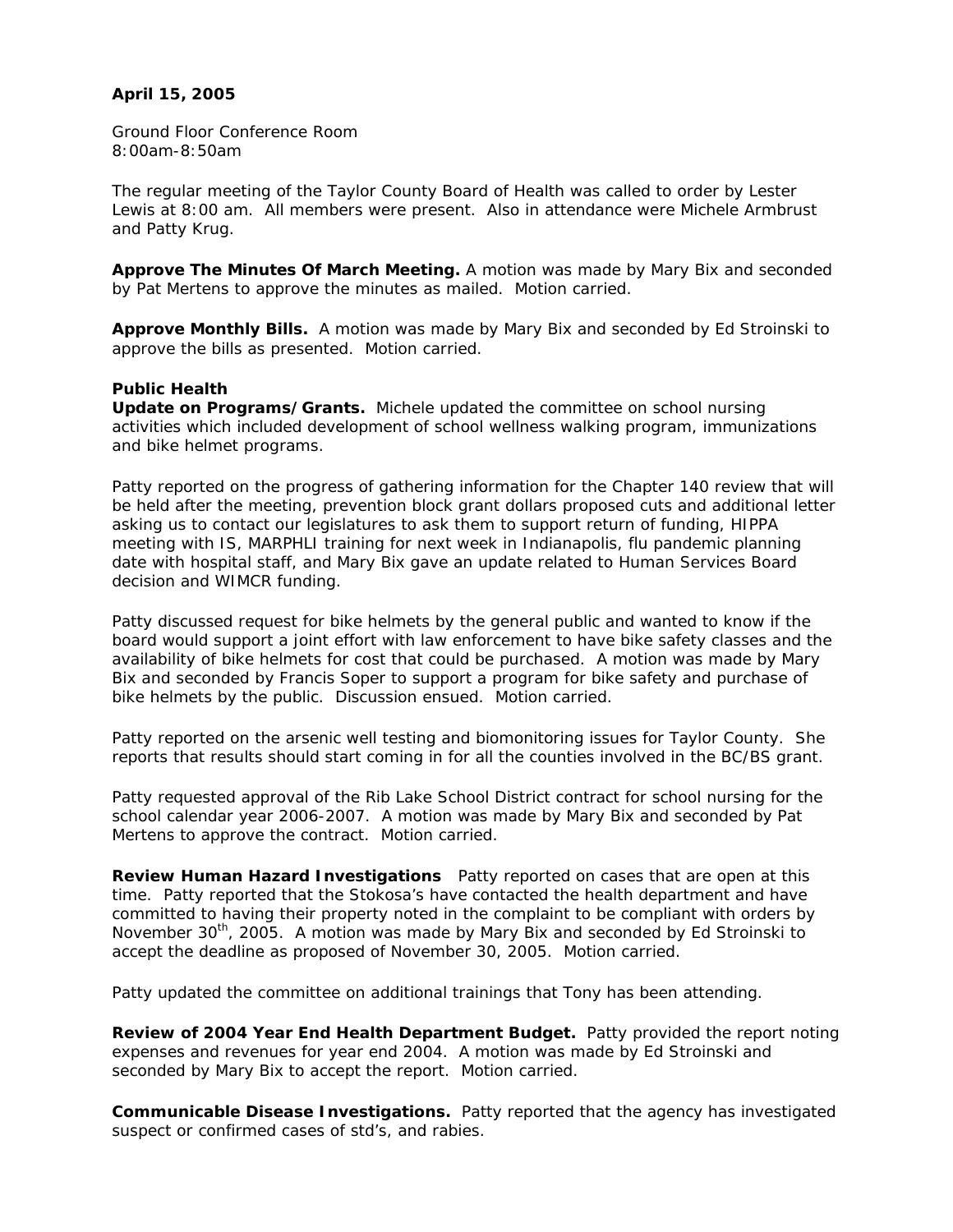**Correspondence.** Patty provided information related to smokefree workplace legislation and asked committee members to contact the legislature if they are in support of any the proposals.

Patty provided information related to a letter sent from Secretary Nelson for national county government day. The committee asked that Patty asked the WAHLDAB board to send a letter to Secretary Nelson noting their displeasure that there was no recognition of public health.

# **Report on Meeting Attended By Committee Members.** None

**Annual Joint Conference for WPHA/WAHLDAB.** Committee members were asked to forward their registrations to Patty if they are interested in attending the meeting. It was noted that Patty, Michele and Lester Lewis will be attending.

**Next Meeting Date** is May 9 at 8:00 am.

**Adjournment.** With no further business on hand, a motion was made by Pat Mertens and seconded by Mary Bix to adjourn the meeting at 8:50 am. Motion carried.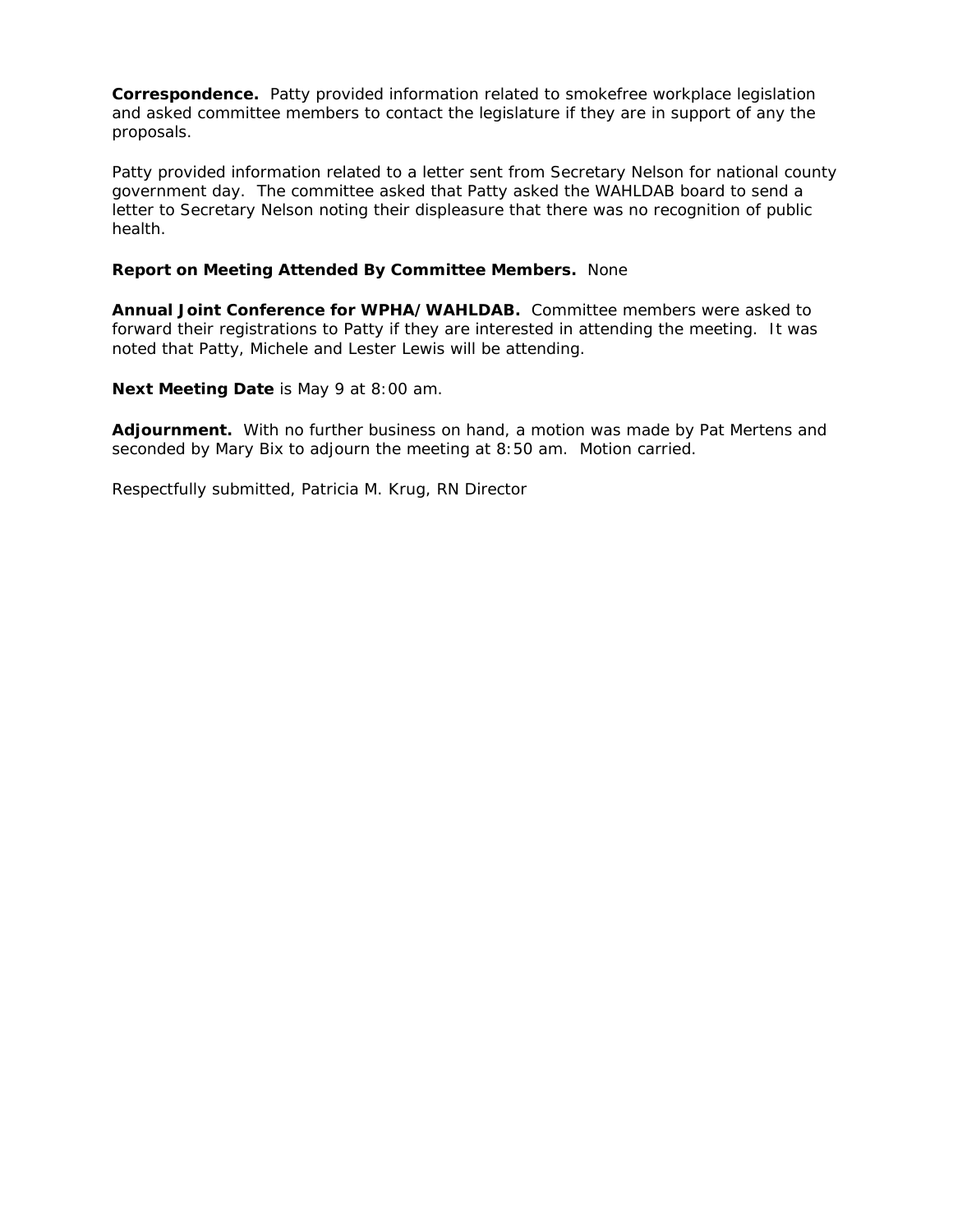### **March 22, 2005**

Ground Floor Conference Room 8:00am-8:50am

The regular meeting of the Taylor County Board of Health was called to order by Lester Lewis at 8:00 am. All members were present except for Pat Mertens who was excused. Also in attendance were Laurie Sacho, Michele Armbrust and Patty Krug.

**Approve The Minutes Of February Meeting.** A motion was made by Ed Stroinski and seconded by Mary Bix to approve the minutes as mailed. Motion carried.

**Approve Monthly Bills.** A motion was made by Mary Bix and seconded by Mary Haider to approve the bills as presented. Motion carried.

#### **Public Health**

**Update on Programs/Grants.** Michele updated the committee on school nursing activities which included development of school wellness policies, varicella vaccine, child development days and the usual other activities. Patty reported on the progress of gathering information for the Chapter 140 review, working with emergency management to bring a seminar to Medford related to emergency preparedness for schools, bike helmet education and distribution has started for schools, WIC adjustment in caseload and increase in funding, BC/BS-initial testing in other counties for arsenic in the private wells, First Breath inservice by Pat Schilling for medical providers in our community, prevention block grant dollars elimination proposal by President Bush which would affect Taylor County environmental health dollars, press release noting increase in TB cases in Wisconsin this past year, 2004 grant review showed 100% compliance with grant objectives, HIPPA meeting with IS and human resources planned to discuss policy issues, and the WPHA/WALHDAB legislative agenda document.

At this time, Patty requested discussion and approval of the 2005 contract employee wage. A motion was made by Mary Bix and seconded by Francis Soper to approve the contract with a wage increase of 3% (27.81). Motion carried.

**Review Human Hazard Investigations** Patty reported on cases that are open at this time. Patty reported their has been no correspondence from Rod Meyer and his deadline for compliance was March 15. A motion was made by Mary Bix and seconded by Mary Haider to have Tony inspect the property and write orders to correct if no compliance. Motion carried.

Patty informed the committee that no receipts have been received since August 23, 2004 in reference to the Stokosa property. She questioned how often the committee would like to see written documentation on progress for the properties. She states that we have had Mrs. Stokosa come to the meeting to update but again we don't have written verification. Discussion ensued. A motion was made by Mary Bix and seconded by Ed Stroinski to ask the Stokosa's to come to next month's meeting with copies of receipts and a written plan for completion of orders to correct for their property. Motion carried.

Patty reported on two new complaints. One of the complaints was from the highway department related to properties on Hwy 64 involving previous complaints. The committee requested letters sent to property owners for orders to correct.

**Review of 2004 Year End Health Department Budget.** Patty reported that the report was not completed yet. She will have available for next month's meeting.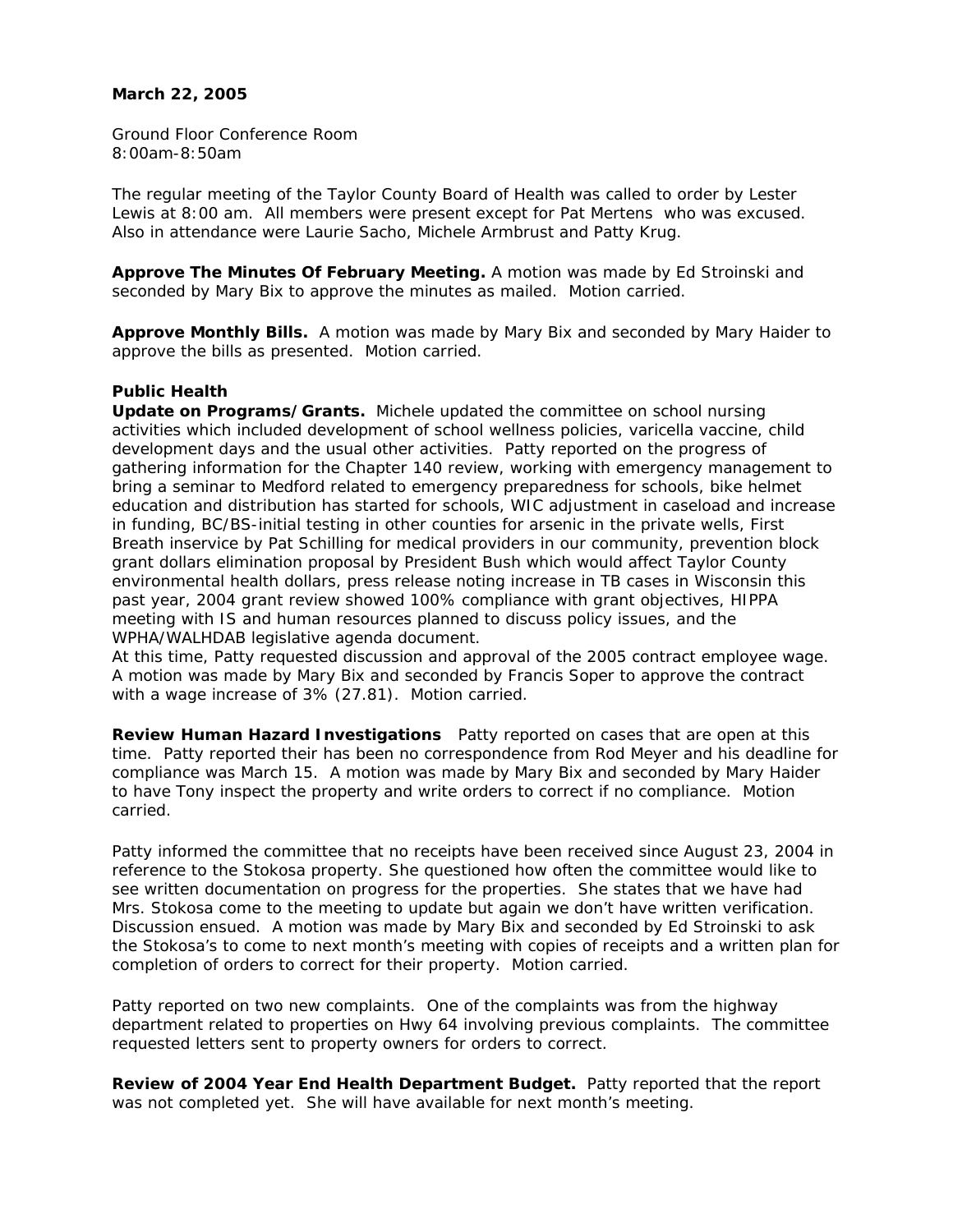**Communicable Disease Investigations.** Patty reported that the agency has investigated suspect or confirmed cases of std's, and rabies.

**Correspondence.** Patty handed out membership cards for the National Association of Local Boards of Health.

## **Report on Meeting Attended By Committee Members.** None

**Next Meeting Date** is April 15 at 8:00 am. It is noted that the Chapter 140 review for the health department will be held by 9 am in case board of health members would like to attend the review. The committee meeting will be done by 9 am.

**Adjournment.** With no further business on hand, a motion was made by Mary Bix and seconded by Ed Stroinksi to adjourn the meeting at 8:50 am. Motion carried.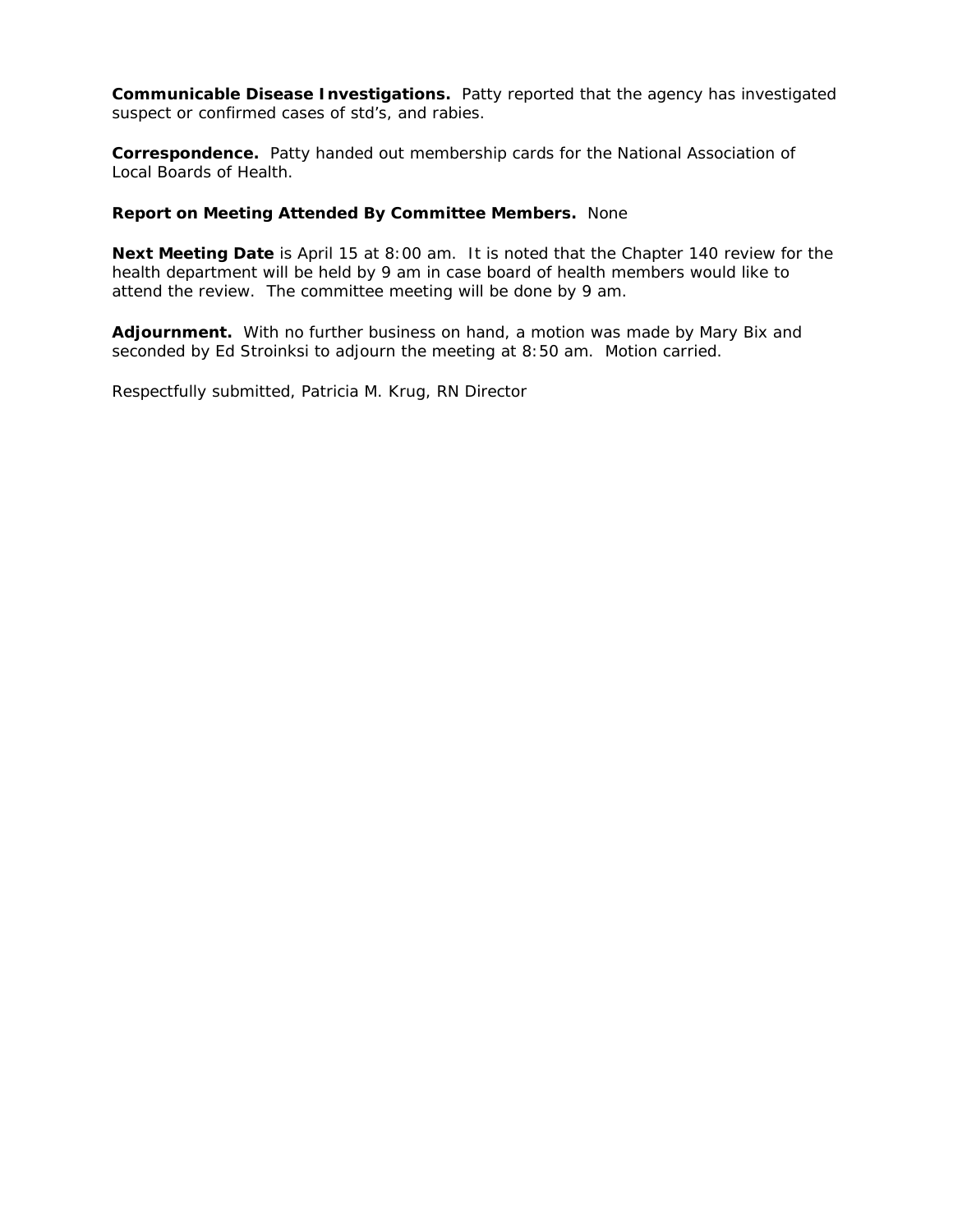### **February 14, 2005**

Ground Floor Conference Room 8:00am-9:38am

The regular meeting of the Taylor County Board of Health was called to order by Lester Lewis at 8:00 am. All members were present except for Paul Hoffman who was excused. Also in attendance were Michele Armbrust and Patty Krug.

**Approve The Minutes Of January Meeting.** A motion was made by Ed Stroinski and seconded by Pat Mertens to approve the minutes as mailed. Motion carried.

**Approve Monthly Bills**. A motion was made by Mary Bix and seconded by Francis Soper to approve the bills as presented. Motion carried.

### **Public Health**

**Update on Programs/Grants.** Michele updated the committee on school nursing activities. Patty reported on jail nursing activities, PNCC program, increase in caseload with the WIC program and funding issues, student nurses participating at the health department as one of their clinical sites, Budget 2004 closeout with grants and PH funding, RECIN/WIR meetings with state and other counties, PH restructuring report, Chapter 140 review on April 15 9-1pm, Medford Curling Club final report, agent status meeting update with Ashland and Price counties, update on the BC/BS meeting and water testing, Oral Health grant award, Wisconsin Children's Inititative related to increase in tobacco tax to offset cost of MA, grant review scheduled for Feb 23 at 1pm and meetings with local medical providers related to smoking cessation initiatives.

Patty presented the resolution related to WIC funding. A motion was made by Mary Bix and seconded by Pat Mertens to approve the resolution and forward it to the county board. Motion carried.

**Review Human Hazard Investigations.** Patty reported on cases that are open at this time. She reported on one new complaint.

The next item was related to the repeal of county chapter 27.05 and create chapter 26.03 prohibited noise. Discussion ensued. A motion was made by Mary Bix and seconded by Francis Soper to table this issue. Motion carried.

**Communicable Disease Investigations.** Patty reported that the agency has investigated suspect or confirmed cases of std's, enterics, Hepatitis A and C.

**Correspondence.** Mary Bix requested review of information related to last month's meeting and letter from Taylor County DA. Discussion ensued.

**Director of Agency Evaluation.** A motion was made by Mary Bix and seconded by Mary Haider to go into closed session at 8:56 am for evaluation of agency director. All members voting yes. Motion carried. The committee convened to closed session.

A motion was made by Mary Bix and seconded by Ed Stroinski to go to open session at 9:33 am. All members voting yes. Motion carried. The committee convened to open session.

**Joint state conference meeting for WPHA and WALHDAB.** Patty had sent a copy of the meeting notice. This was for information purposes only.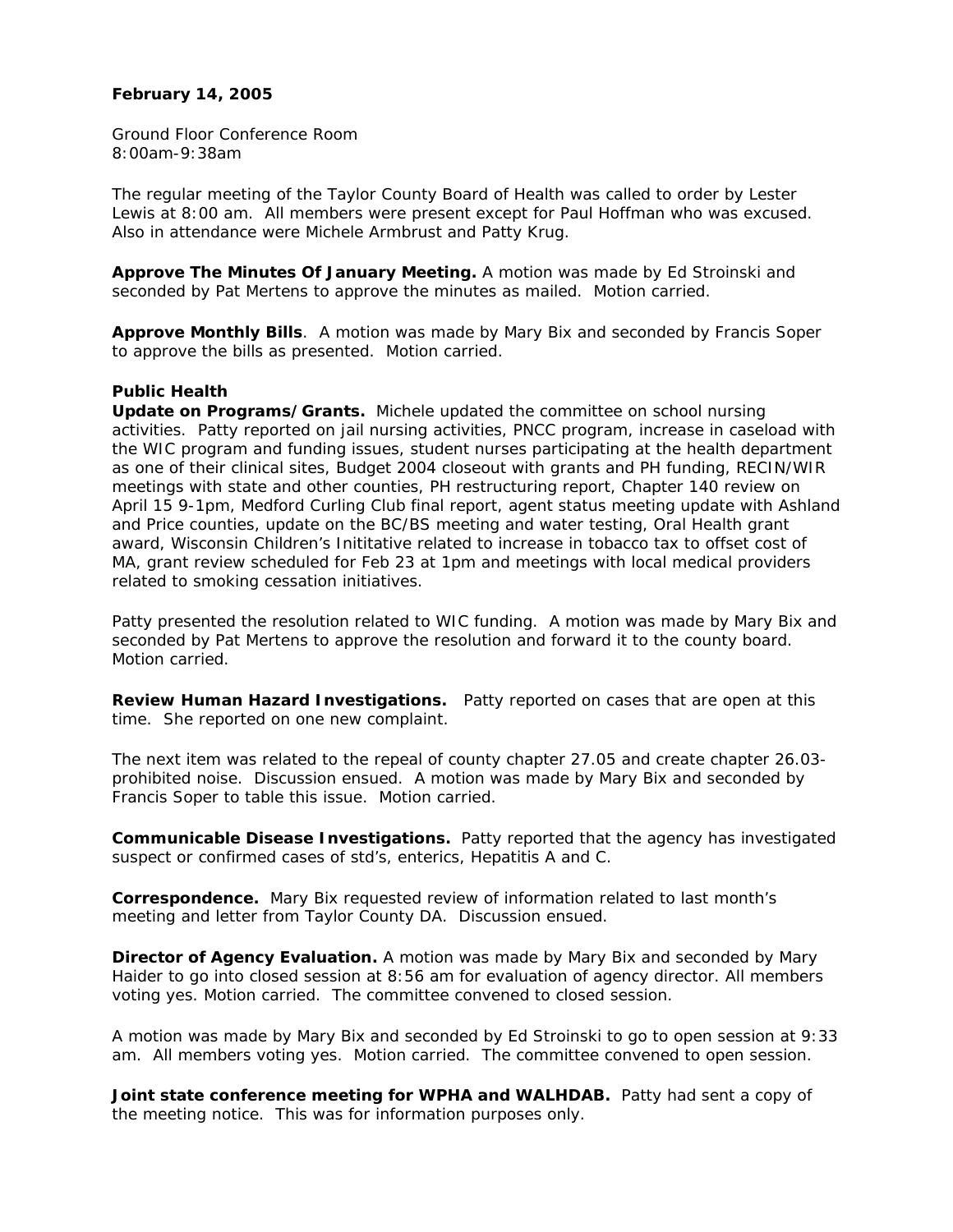# **Report on Meeting Attended By Committee Members.** None

**Next Meeting Date** is March 22 at 8:00 am.

**Adjournment.** With no further business on hand, a motion was made by Mary Bix and seconded by Pat Mertens to adjourn the meeting at 9:38 am. Motion carried.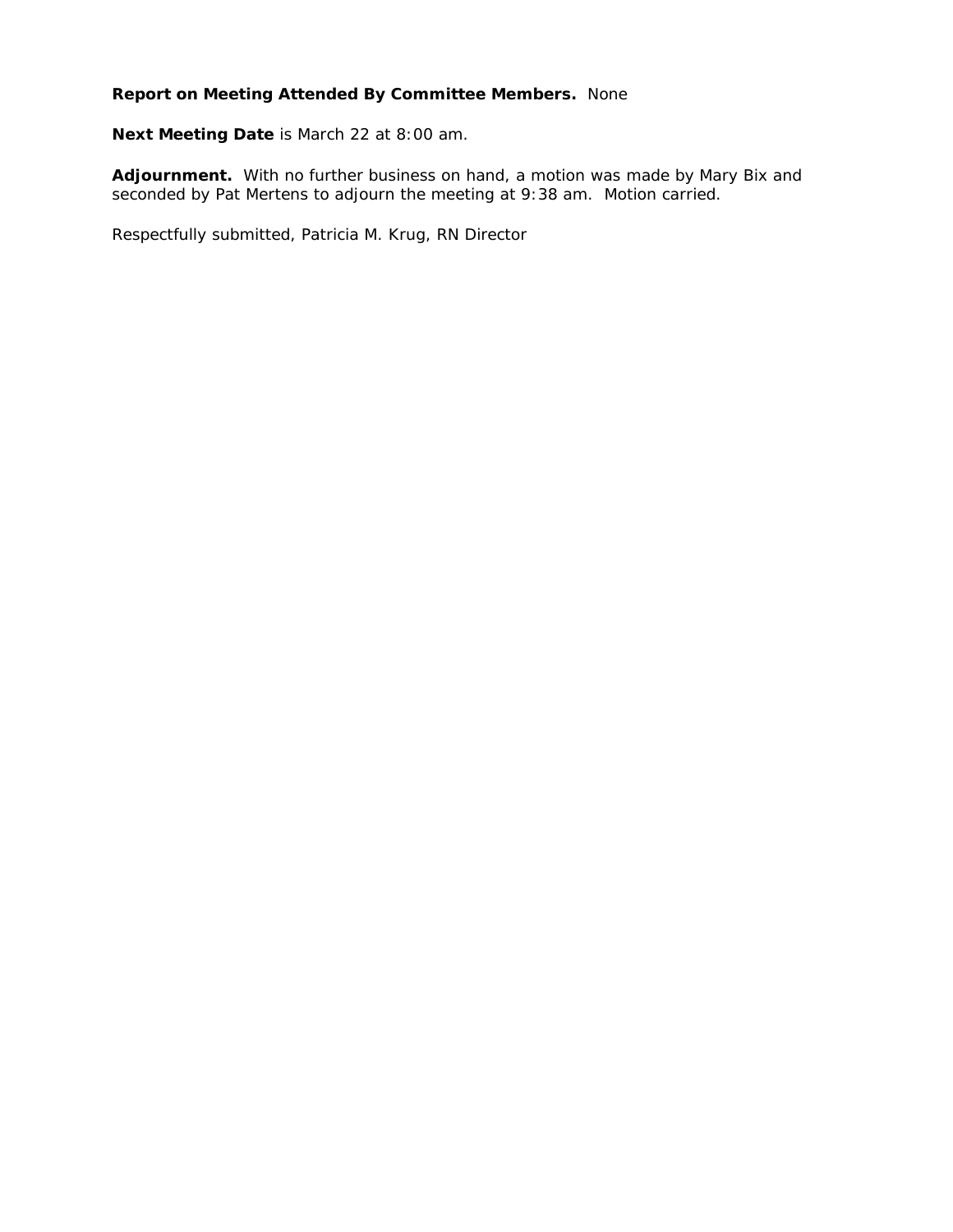## **January 11, 2005**

Ground Floor Conference Room 8:00am-8:55am

The regular meeting of the Taylor County Board of Health was called to order by Lester Lewis at 8:00 am. All members were present except for Dr. Meyer. Also in attendance were Mrs. Stokosa, Laurie Sacho, Michele Armbrust and Patty Krug.

**Approve The Minutes Of December Meeting.** A motion was made by Pat Mertens and seconded by Mary Bix to approve the minutes as mailed. Motion carried.

**Approve Monthly Bills.** A motion was made by Mary Bix and seconded by Pat Mertens to approve the bills as presented. Motion carried.

### **Public Health**

**Update on Programs/Grants.** Michele updated the committee on school nursing activities. Patty reported on the additional items related to BC/BS meeting with partners in Price County on 1/10. She informed the committee there was discussion on potential grant opportunities at the national level from CDC and NIH related to this issue that the state may be interested in applying for in the future based on the arsenic issue. Patty reported this was the only environmental grant approved by the two medical schools utilizing the BC/BS conversion funds.

She reported on the 2004 grant compliance and review date of Feb 22 and the Chapter 140 review scheduled for April 15. She reported on the flu clinic, the packets compiled for the Industry Outreach Program to emergency preparedness, the agent status meeting scheduled in Price County for 1/12, request by two schools of nursing to have students do their practicums at this agency for clinicals and coverage of the office by staff.

Patty reviewed with the committee issues related to gifting of cigarettes for minors and body piercing of minors by untrained individuals. She asked if the committee was interested in the formation of an ordinance that would result in citations and penalties with these acts. Discussion ensued. The committee requested that Lester Lewis discuss with the DA if there is the development of a potential ordinance with these issues addressed will he prosecute.

Patty reviewed the sample resolution in regards to WIC funding from Chippewa County. Discussion ensued. Patty will bring to a future meeting a resolution in support of increase funding to local agencies for WIC services.

**Review Human Hazard Investigations** Mrs. Stokosa gave the committee an update on their property. She reports that they will continue to work on resolving the issues. She left the meeting.

Patty reported on the other cases that are open at this time.

**Communicable Disease Investigations.** Patty reported that the agency has investigated suspect or confirmed cases of std's, enterics, rabies, and discussion of pertussis/parapertussis cases.

**Correspondence.** Patty gave the committee the available reports from NALHBOH.